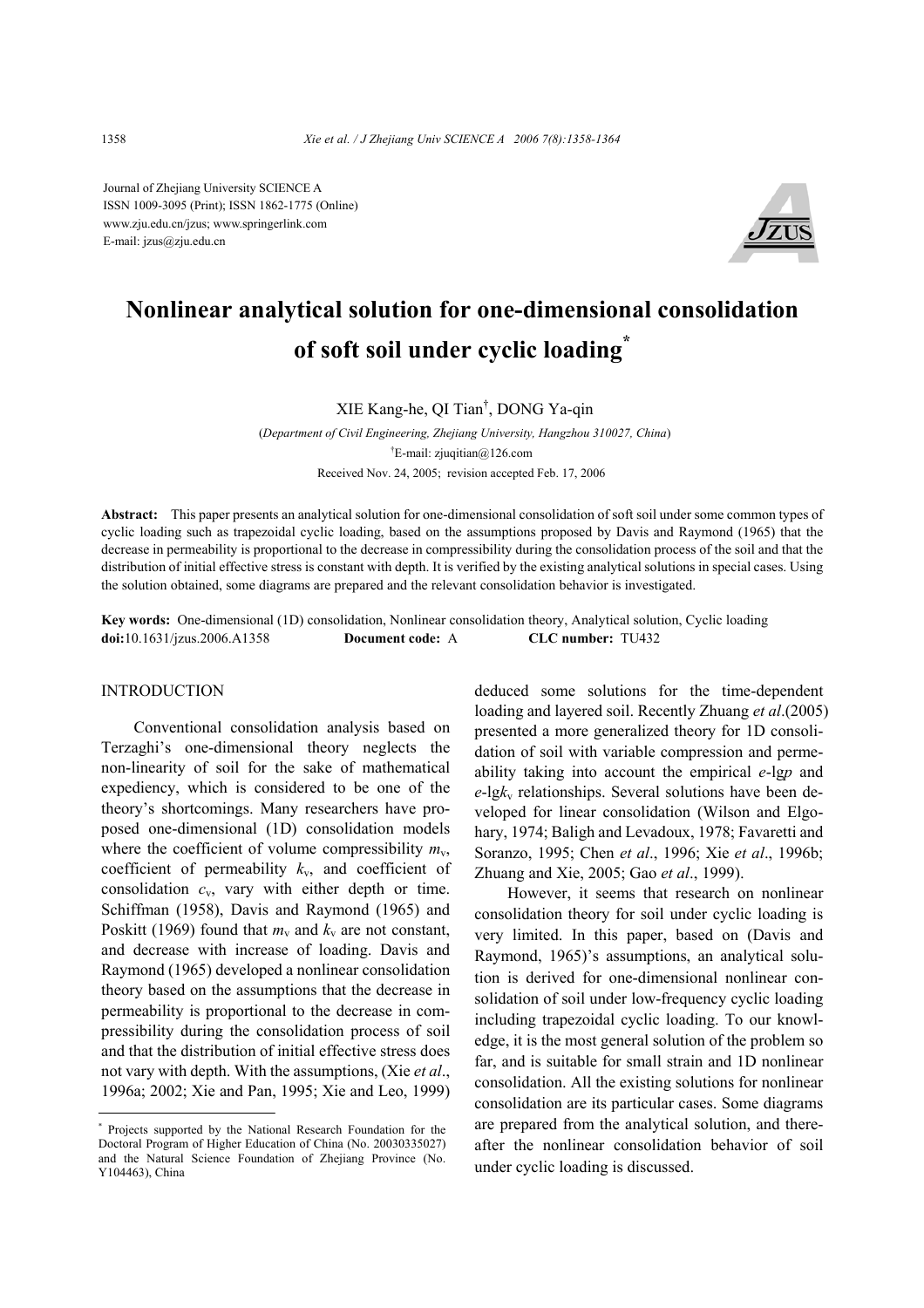# ASSUMPTIONS AND MATHEMATICAL MOD-ELLING

## **Assumptions**

The assumptions of 1D nonlinear consolidation theory proposed by Davis and Raymond (1965) are as follows:

(1) During the consolidation process, the decrease in permeability is proportional to the decrease in compressibility, so  $c_v = k_v/(m_v \gamma_w) = k_{v0}/(m_v \gamma_w) =$ const., where  $c_v$  is coefficient of consolidation;  $m_v$ ,  $m_{\nu 0}$  are coefficient and initial coefficient of volume compression respectively;  $k_v$ ,  $k_{v0}$  are coefficient and initial coefficient of permeability respectively, and  $\gamma_w$ is bulk density of water.

(2) The initial effective stress (i.e. self-weight stress) does not vary with depth during the consolidation process.

Furthermore, the basic assumptions in reference to classical Terzaghi's One-dimensional Consolidation Theory are:

(3) Saturated and homogeneous soil with impressible soil grains and pore fluid.

- (4) Small strain and no creep.
- (5) Validity of Darcy's Law.

(6) Empirical law shown by results of oedometer tests on normally consolidated soils:

$$
e = e_0 - C_{\rm c} \log(\sigma'/\sigma'_0),
$$

where  $e$  and  $e_0$  are void ratio and initial void ratio of soil subjected to pressure  $\sigma'$  and initial pressure  $\sigma_0'$ , respectively;  $C_c$  is compression index of soil. Thus  $m_{v0}$  can be given by

$$
m_{v0} = -\frac{1}{1 + e_0} \frac{\partial e}{\partial \sigma'} \Big|_{\sigma' = \sigma'_0} = \frac{0.434 C_{\rm c}}{(1 + e_0) \sigma'_0}.
$$

#### **Mathematical modelling**

In Fig.1, *H* is the thickness of the soil layer;  $q(t)$ is a vertical uniform loading varying with time on the top of the soil surface. *t* and *z* are variables of time and space respectively.

Based on the hypotheses above, the consolidation differential equation is given by:

$$
c_{\rm v} \left[ \frac{\partial^2 u}{\partial z^2} + \frac{1}{\sigma'} \left( \frac{\partial u}{\partial z} \right)^2 \right] = \left( \frac{\partial u}{\partial t} - \frac{\mathrm{d}q}{\mathrm{d}t} \right),\tag{1}
$$



**Fig.1 Consolidation model of the soft soil** 

where  $u$  is the excess water pressure,  $\sigma'$  is the effective stress.

Using Terzaghi's principle of effective stress,  $\sigma'$ can be calculated as:

$$
\sigma' = q + \sigma'_0 - u. \tag{2}
$$

Let

$$
\omega = \ln[\sigma'/(\sigma'_0 + q)],\tag{3}
$$

in terms of the function  $\omega$ , Eq.(1) can be simplified as

$$
\frac{\partial \omega}{\partial t} = c_v \frac{\partial^2 \omega}{\partial z^2} + R(t),\tag{4}
$$

in which,

$$
R(t) = -\frac{1}{\sigma_0' + q} \frac{dq}{dt}.
$$
 (5)

The solution conditions of Eq.(4) in terms of  $\mu$ and  $\omega$  can be given by the equations:

$$
t=0: \quad u=q(0)=q_0, \text{ or } a=0,\tag{6}
$$

$$
z=0
$$
:  $u=0$ , or  $\omega=0$ , (7)

$$
z=H
$$
:  $\partial u/\partial z=0$ , or  $\partial \omega/\partial z=0$   
(for single-drainage situation), (8)

$$
z=H
$$
:  $u=0$ , or  $\omega=0$   
(for double-drainage situation). (9)

ANALYTICAL SOLUTIONS FOR THE CASE OF TRAPEZOIDAL CYCLIC LOADING

#### **Excess pore water pressure**

One period of the trapezoidal cyclic loading shown in Fig.2 can be divided into four stages and expressed as: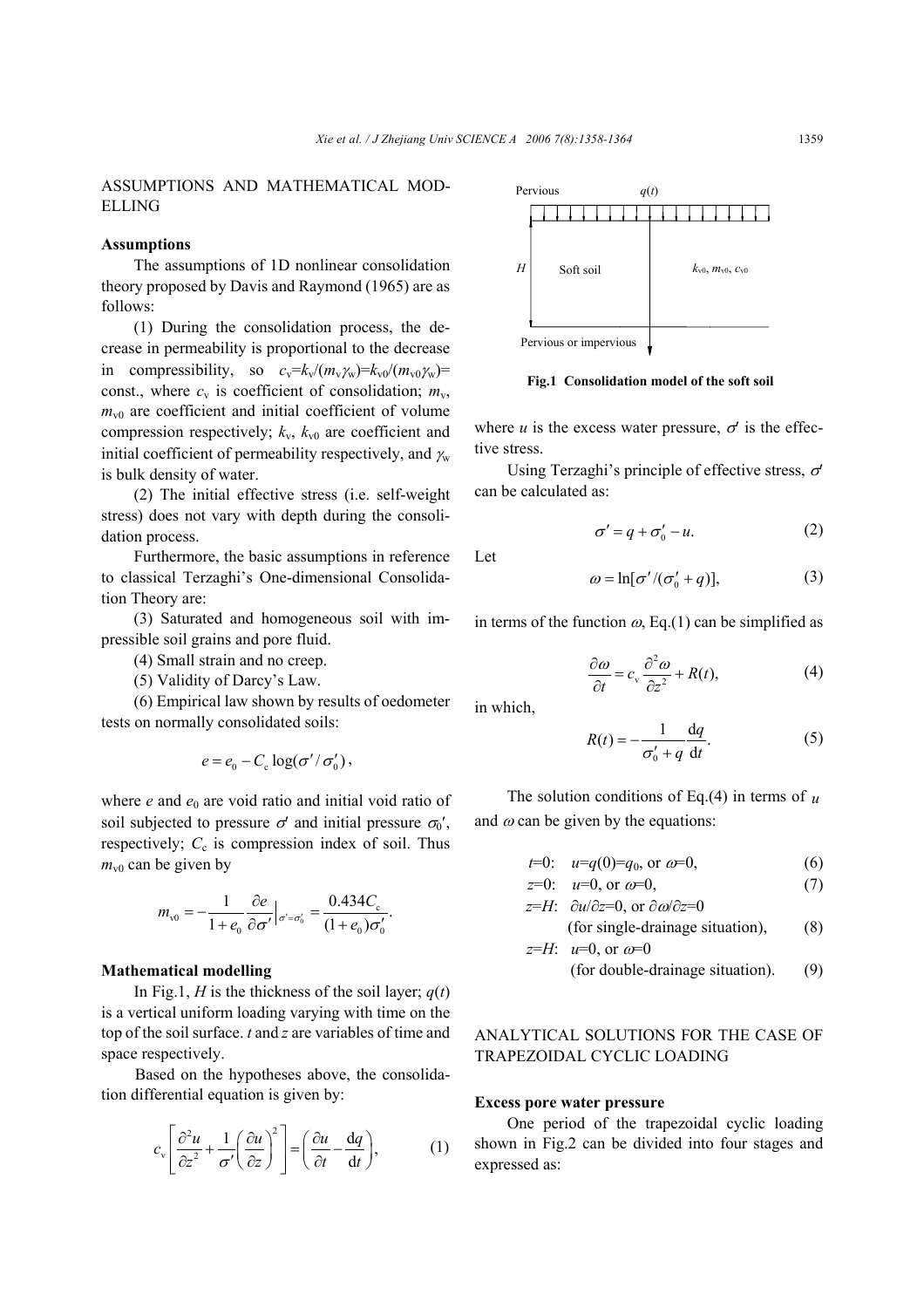$$
q(t) = \begin{cases} q_u[t - (N-1)\beta t_0]/\alpha t_0, \\ (N-1)\beta t_0 \le t \le [(N-1)\beta + \alpha]t_0, \\ q_u, \\ [(N-1)\beta + \alpha]t_0 \le t \le [(N-1)\beta + (1-\alpha)]t_0, \\ -q_u[t - (N-1)\beta t_0 - t_0]/\alpha t_0, \\ [(N-1)\beta + (1-\alpha)]t_0 \le t \le [(N-1)\beta + 1]t_0, \\ 0, \qquad [(N-1)\beta + 1]t_0 \le t \le N\beta t_0, \end{cases}
$$
(10)

where  $q_u$  is the maximum loading during the cycle period,  $\beta t_0$  is the time period of one loading cycle,  $\alpha$ ,  $\beta$  are the loading factors of the trapezoidal cyclic loading.



**Fig.2 Trapezoidal cyclic loading**

Single-drainage situation is considered first. In order to find the general solution of Eq.(4) subjected to the solution conditions of Eqs.(6) $\sim$ (8), we assume that the solution of Eq.(4) may have the form below:

$$
\omega = \sum_{m=1}^{\infty} \sin(\lambda_m z / H) C_m T_m(t) e^{-\beta_m t}, \qquad (11)
$$

where  $\beta_m$ ,  $B_m$ ,  $C_m$ ,  $\lambda_m$  are unknown coefficients to be found;  $T_m(t)$  is the function of *t*, resulting from the item  $R(t)$ .

Eq.(11) has to satisfy Eqs.(4), (6), (7) and (8). Obviously Eq.(7) can always be satisfied by Eq.(11). Substituting Eq.(11) into Eq.(8) yields:  $\lambda_m = M$ , M=  $(2m-1)\pi/2$ ,  $m=1, 2, 3, \ldots$ , and similarly substituting Eq.(11) into Eq.(4) yields

$$
\beta_m = c_v M^2 / H^2, \qquad (12)
$$

$$
\sum_{m=1}^{\infty} \sin(Mz/H) e^{-\beta_m t} C_m T'_m(t) = R(t).
$$
 (13)

From Eq.(13), the orthogonal characteristic of circular function is used to obtain:

$$
C_m=2/M,\tag{14}
$$

$$
T_m = \int_0^t e^{\beta_m \tau} R(\tau) d\tau.
$$
 (15)

Substituting all the coefficients and  $T_m(t)$  into Eq.(11), the integrated expression for  $\omega$  can be obtained as:

$$
\omega = \sum_{m=1}^{\infty} \frac{2}{M} \sin(Mz/H) T_m(t) e^{-\beta_m t}.
$$
 (16)

By transforming Eq.(3), the excess pore water stress can be expressed as:

$$
u = (\sigma'_0 + q)(1 - e^{\omega}). \tag{17}
$$

So far, an analytical solution to 1D nonlinear consolidation under trapezoidal cyclic loading for single-drainage condition has been completely deduced.

Similarly, an analytical solution for doubledrainage condition can also be easily expressed by replacing *H* with *H*/2, while the rest are the same.

#### **Average degree of consolidation**

Average degree of consolidation can be defined either by settlement or by effective stress. The differences between them are: the former indicates the rate of settlement development, while the latter shows the rate of dissipation of excess pore water pressure or increase of effective pressure.

Average degree of consolidation defined by settlement can be expressed as:

$$
U_s = \frac{\int_0^H \varepsilon dz}{\int_0^H \varepsilon_t dz} = \frac{\int_0^H \lg(\sigma'/\sigma'_0) dz}{\int_0^H \lg(\sigma'_t/\sigma'_0) dz} = \frac{\ln \frac{\sigma'_0 + q}{\sigma'_0} + \frac{1}{H} \int_0^H \omega dz}{\ln \frac{\sigma'_0 + q_u}{\sigma'_0}},
$$
(18)

where the vertical strain  $\varepsilon = \frac{e_0 - e}{1} = \frac{e_0}{1}$  $\frac{e_0 - e}{1 + e_0} = \frac{C_c}{1 + e_0} \log \left( \frac{\sigma'}{\sigma'_0} \right);$  $e_{0} = 1 + e_{0}$  $\varepsilon = \frac{e_0 - e}{\varepsilon} = \frac{C_c}{\varepsilon} \log \left| \frac{\sigma}{\varepsilon} \right|$  $=\frac{e_0-e}{1+e_0}=\frac{C_c}{1+e_0}\log\left(\frac{\sigma'}{\sigma'_0}\right)$ the final vertical strain  $\varepsilon_f = \frac{\varepsilon_0 - \varepsilon_f}{1 - \varepsilon_0} = \frac{C_c}{1 - \varepsilon_0} \log \left| \frac{\varepsilon_f}{\varepsilon} \right|$  $\frac{e_0 - e_f}{1 + e_0} = \frac{C_c}{1 + e_0} \log \left( \frac{\sigma'_f}{\sigma'_0} \right);$  $e_0$  1+*e*  $\varepsilon_{\rm c} = \frac{e_0 - e_{\rm f}}{e} = \frac{C_{\rm c}}{e} \log \left| \frac{\sigma}{\sigma} \right|$  $=\frac{e_0-e_{\rm f}}{1+e_0}=\frac{C_{\rm c}}{1+e_0}\log\left(\frac{\sigma'_{\rm f}}{\sigma'_{\rm o}}\right)$ the final void ratio  $e_f = e_0 - C_c \lg(\sigma'_f / \sigma'_0)$ ; the final effective stress  $\sigma'_{\rm f} = \sigma'_{\rm o} + q_{\rm u}$ .

Average degree of consolidation defined by effective stress can be given by:

$$
U_{\rm p} = \frac{\int_0^H (\sigma' - \sigma'_0) dz}{\int_0^H (\sigma'_f - \sigma'_0) dz} = \frac{\int_0^H (q - u) dz}{\int_0^H q_{\rm u} dz} = \frac{q - \frac{1}{H} \int_0^H u dz}{q_{\rm u}}.
$$
\n(19)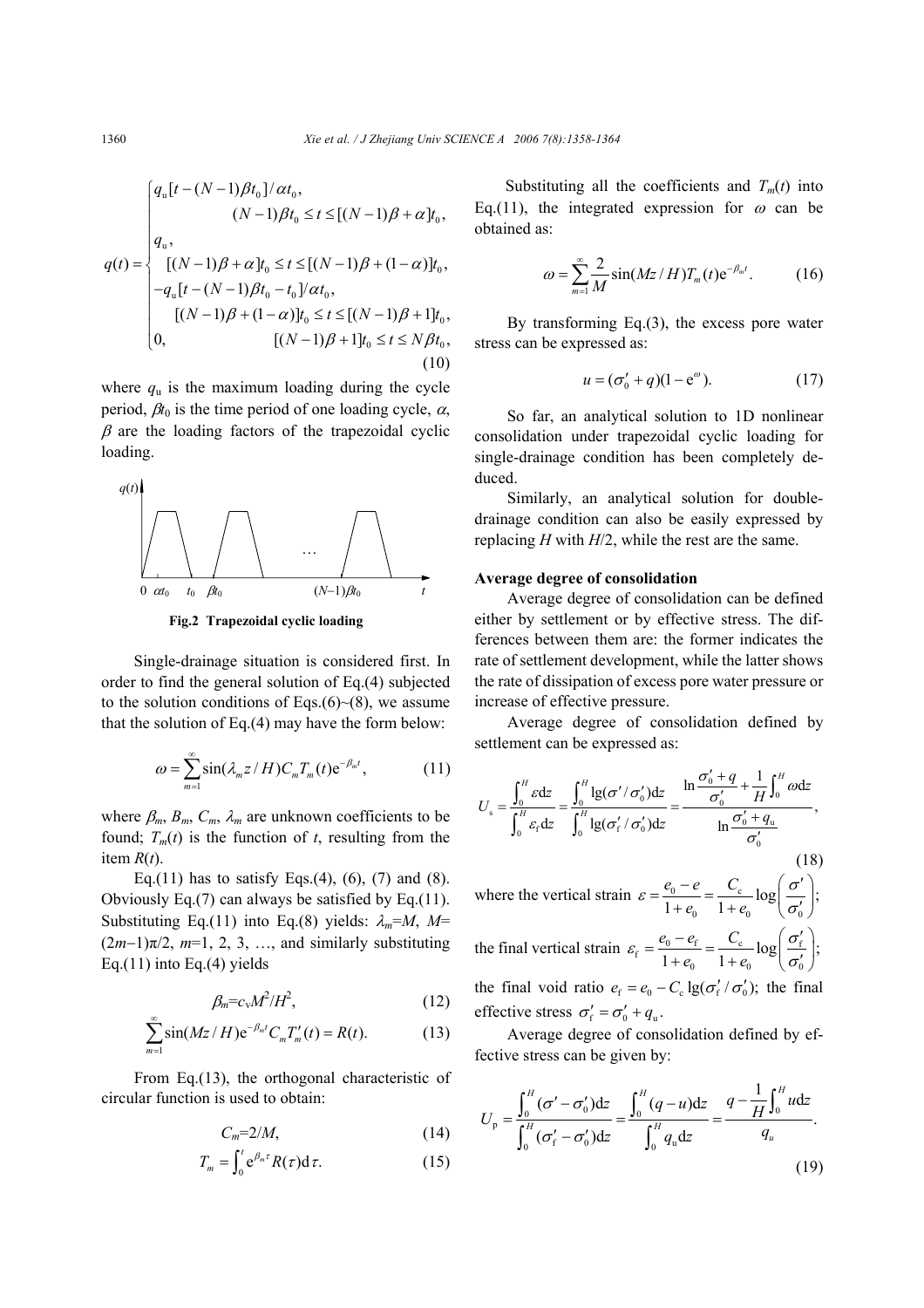# **Complete solution**

The complete analytical solution to 1D nonlinear consolidation problem under trapezoidal cyclic loading can now be expressed as follows:

$$
u = \begin{cases} \frac{q_{u}T_{1}}{N_{\sigma} - 1}(1 - e^{-B_{1}}), & (N - 1)\beta t_{0} \leq t \leq [(N - 1)\beta + \alpha]t_{0}, \\ \frac{q_{u}N_{\sigma}}{N_{\sigma} - 1}(1 - e^{-B_{2}}), & (N - 1)\beta + \alpha]t_{0} \leq t \leq [(N - 1)\beta + (1 - \alpha)]t_{0}, \\ \frac{q_{u}T_{2}}{N_{\sigma} - 1}(1 - e^{-B_{3}}), & (N - 1)\beta + (1 - \alpha)]t_{0} \leq t \leq [(N - 1)\beta + 1]t_{0}, \\ \frac{q_{u}}{N_{\sigma} - 1}(1 - e^{-B_{4}}), & [(N - 1)\beta + 1]t_{0} \leq t \leq N\beta t_{0}, \end{cases}
$$
\n(20)

$$
U_{s} = \begin{cases} \frac{1}{\ln N_{\sigma}} \left( \ln T_{1} - \sum_{m=1}^{\infty} \frac{2C_{1}}{M^{2}} e^{-M^{2}T_{v}} \right), & (N-1)\beta t_{0} \leq t \leq [(N-1)\beta + \alpha]t_{0}, \\ \frac{1}{\ln N_{\sigma}} \left( \ln N_{\sigma} - \sum_{m=1}^{\infty} \frac{2C_{2}}{M^{2}} e^{-M^{2}T_{v}} \right), & (N-1)\beta + \alpha]t_{0} \leq t \leq [(N-1)\beta + (1-\alpha)]t_{0}, \\ \frac{1}{\ln N_{\sigma}} \left( \ln T_{2} - \sum_{m=1}^{\infty} \frac{2C_{3}}{M^{2}} e^{-M^{2}T_{v}} \right), & (N-1)\beta + (1-\alpha)]t_{0} \leq t \leq [(N-1)\beta + 1]t_{0}, \\ -\frac{1}{\ln N_{\sigma}} \left( \sum_{m=1}^{\infty} \frac{2C_{4}}{M^{2}} e^{-M^{2}T_{v}} \right), & (N-1)\beta + 1]t_{0} \leq t \leq N\beta t_{0}, & (21) \end{cases}
$$

$$
U_{p} = \begin{cases} \frac{T_{1}}{N_{\sigma} - 1} \left( \frac{1}{H} \int_{0}^{H} e^{-B_{1}} dz - \frac{1}{T_{1}} \right), & (N - 1)\beta t_{0} \leq t \leq [(N - 1)\beta + \alpha]t_{0}, \\ \frac{N_{\sigma}}{N_{\sigma} - 1} \left( \frac{1}{H} \int_{0}^{H} e^{-B_{2}} dz - \frac{1}{N_{\sigma}} \right), & (N - 1)\beta + \alpha]t_{0}, \\ \frac{T_{2}}{N_{\sigma} - 1} \left( \frac{1}{H} \int_{0}^{H} e^{-B_{3}} dz - \frac{1}{T_{2}} \right), & (N - 1)\beta + (1 - \alpha)]t_{0}, \\ \frac{1}{N_{\sigma} - 1} \left( \frac{1}{H} \int_{0}^{H} e^{-B_{3}} dz - \frac{1}{T_{2}} \right), & (N - 1)\beta + (1 - \alpha)[t_{0} \leq t \leq [(N - 1)\beta + 1]t_{0}, \\ \frac{1}{N_{\sigma} - 1} \left( \frac{1}{H} \int_{0}^{H} e^{-B_{4}} dz - 1 \right), & (N - 1)\beta + 1]t_{0} \leq t \leq N\beta t_{0}, & (22) \end{cases}
$$

where 
$$
N_{\sigma} = \frac{q_u + \sigma'_0}{\sigma'_0}
$$
,  $T_v = \frac{c_v t}{H'^2}$ ,  
\n $T_1 = \frac{T_{vc} + (N_{\sigma} - 1)(T_v - T_{vb})}{T_{vc}}$ ,  
\n $T_2 = \frac{T_{vc} + (N_{\sigma} - 1)(T_{vf} - T_v)}{T_{vc}}$ ,  
\n $T_{vc} = \frac{c_v \alpha t_0}{H'^2}$ ,  $T_{vb} = \frac{c_v (N - 1)\beta t_0}{H'^2}$ ,  
\n $T_{vf} = \frac{c_v [(N - 1)\beta t_0 + t_0]}{H'^2}$ ,  
\n $B_i = \sum_{m=1}^{\infty} \left[ \frac{2C_i}{M} \sin(Mz/H') e^{-M^2 T_v} \right]$ ,  $i=1, 2, 3, 4$ ,  
\n $C_1 = D(N - 1) + D_1$ ,  $C_2 = D(N - 1) + D_2$ ,  
\n $C_3 = D(N - 1) + D_2 + D_3$ ,  $C_4 = D(N)$ ,  
\n $D_1 = e^{\frac{M^2 [(N_{\sigma} - 1)T_{rb} - T_{sv}]}{N_{\sigma} - 1}} \left[ \ln T_1 + \sum_{k=1}^{\infty} \frac{(M^2 T_{vc})^k (T_1^k - 1)}{k! k (N_{\sigma} - 1)^k} \right]$ ,  
\n $D_2 = e^{\frac{M^2 [(N_{\sigma} - 1)T_{rb} - T_{sv}]}{N_{\sigma} - 1}} \left[ \ln N_{\sigma} + \sum_{k=1}^{\infty} \frac{(M^2 T_{vc})^k (N_{\sigma}^k - 1)}{k! k (N_{\sigma} - 1)^k} \right]$ ,  
\n $D_3 = e^{\frac{M^2 [(N_{\sigma} - 1)T_{vt} + T_{sv}]}{N_{\sigma} - 1}} \left[ \ln \frac{T_2}{N_{\sigma}} + \sum_{k=1}^{\infty} \frac{(-M^2 T_{vc})^k (T_2^k - N_{\sigma}^k)}{k! k (N_{\sigma} - 1)^k} \right]$ ,  
\n $D(n) = \sum_{N=1}^{n} (D_2 + D_4)$ ,  
\n $H^$ 

# ANALYTICAL SOLUTIONS FOR SPECIAL CASE

It is easy to demonstrate that the solution for stage I and stage II of the trapezoidal cyclic loading can be transformed into the analytical solution to 1D consolidation of soil under constant loading, proposed firstly by Davis and Raymond (1965), and into the one under linear loading, proposed by Xie *et al*.(1996b). Hence, the known solutions for nonlinear consolidation of soil are special cases of the solution obtained in this study.

# **Constant loading**

When  $N=1$ ,  $\alpha=0$  and  $\beta=1$ , trapezoidal cyclic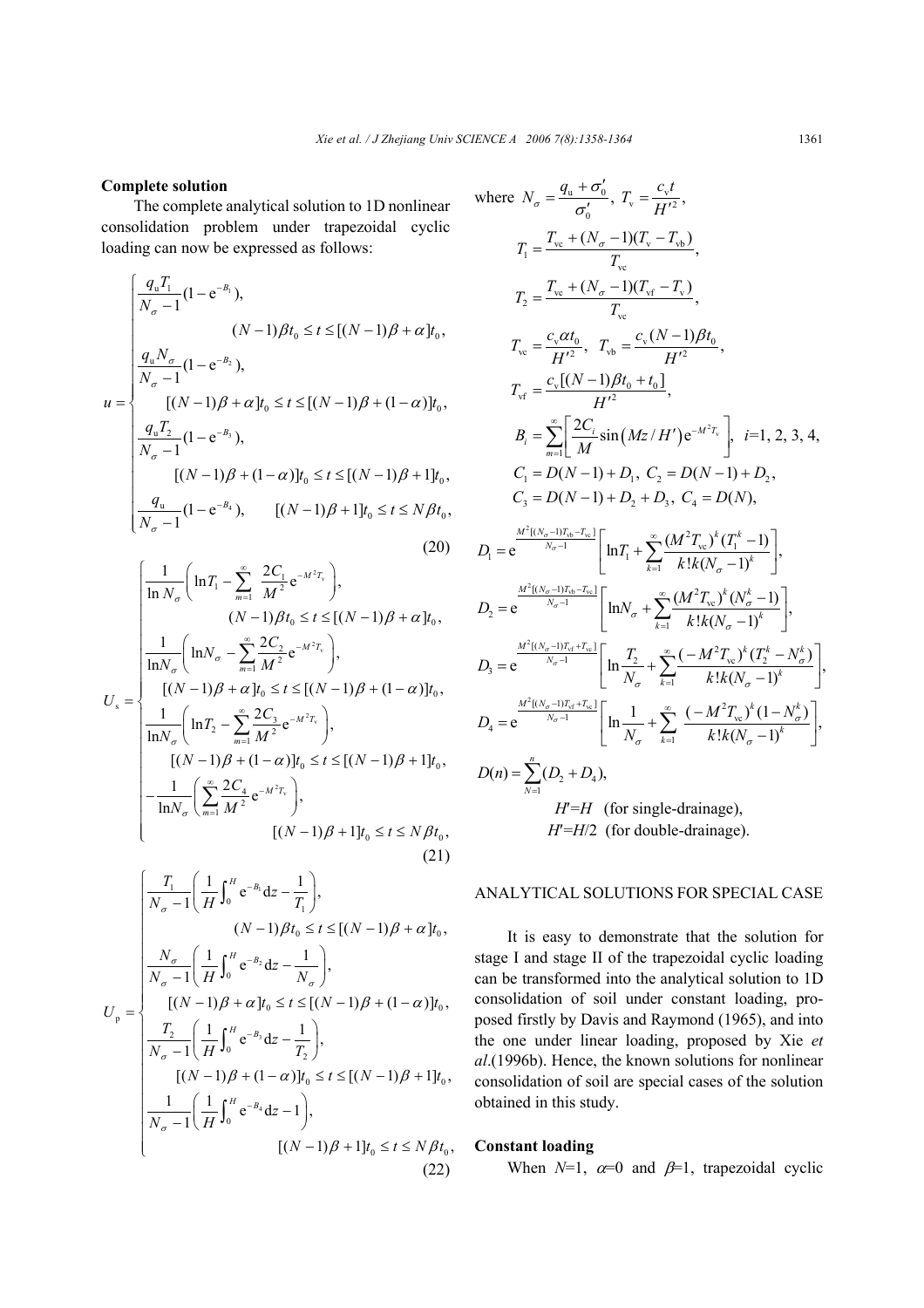loading reduces to constant loading, i.e.,  $q(t)=q_u$ ,  $dq/dt=0$ . Therefore,  $R(t)=0$ .

The solution is then given by:

$$
u = \frac{q_{\rm u} N_{\sigma}}{N_{\sigma} - 1} (1 - N_{\sigma}^{-B}),
$$
 (23)

$$
U_{s} = 1 - \sum_{m=1}^{\infty} \frac{2}{M^{2}} e^{-M^{2}T_{v}},
$$
 (24)

$$
U_{\mathbf{p}} = \frac{N_{\sigma}}{N_{\sigma} - 1} \left[ \frac{1}{H} \int_0^H N_{\sigma}^{-B} \mathrm{d}z - \frac{1}{N_{\sigma}} \right],\tag{25}
$$

where  $B = \sum_{n=1}^{\infty} \left| \frac{2}{n} \sin(Mz/H') e^{-M^2 T_v} \right|$ 1  $\frac{2}{\pi}$ sin(*Mz* / *H'*)e<sup> $-M^{2}T_{v}$ .</sup> *m*  $B = \sum \left| \frac{2}{\pi} \sin(Mz/H) \right|$ *M*  $\sum_{n=1}^{\infty} \left[ 2 \sin(M - l) \right]$  $=\sum_{m=1}^{\infty}\left[\frac{2}{M}\sin(Mz/H')e^{-M^2T_v}\right]$ 

### **Linear loading**

When  $N=1$ , and  $t_0$  tends to infinity, trapezoidal cyclic loading reduces into linear loading. Then,

$$
q(t) = \begin{cases} q_{\rm u} t / (\alpha t_0), & 0 \le t \le \alpha t_0, \\ q_{\rm u}, & t \ge \alpha t_0. \end{cases}
$$
 (26)

Therefore,

$$
R(t) = \begin{cases} \frac{-1}{t + \alpha t_0 \sigma'_0 / q_u}, & 0 \le t \le \alpha t_0^-, \\ 0, & t \ge \alpha t_0^+.\end{cases}
$$
 (27)

The solution can be shown as follows:

$$
u = \begin{cases} \frac{q_{u}T}{N_{\sigma} - 1}(1 - e^{-B_{1}}), & t \leq t_{c}, \\ \frac{q_{u}N_{\sigma}}{N_{\sigma} - 1}(1 - e^{-B_{2}}), & t \geq t_{c}, \end{cases}
$$
(28)  

$$
U_{s} = \begin{cases} \frac{1}{\ln N_{\sigma}} \left( \ln T - \sum_{m=1}^{\infty} \frac{2C_{1}}{M^{2}} e^{-M^{2}T_{v}} \right), & t \leq t_{c}, \\ \frac{1}{\ln N_{\sigma}} \left( \ln N_{\sigma} - \sum_{m=1}^{\infty} \frac{2C_{2}}{M^{2}} e^{-M^{2}T_{v}} \right), & t \geq t_{c}, \end{cases}
$$
(29)  

$$
U_{p} = \begin{cases} \frac{T}{N_{\sigma} - 1} \left( \frac{1}{H} \int_{0}^{H} e^{-B_{1}} dz - \frac{1}{T} \right), & t \leq t_{c}, \\ \frac{N_{\sigma}}{N_{\sigma} - 1} \left( \frac{1}{H} \int_{0}^{H} e^{-B_{2}} dz - \frac{1}{N_{\sigma}} \right), & t \geq t_{c}, \end{cases}
$$
(30)

where construction time  $t_c = \alpha t_0$ ,

$$
B_{1} = \sum_{m=1}^{\infty} \left[ \frac{2C_{1}}{M} \sin(Mz/H') e^{-M^{2}T_{v}} \right],
$$
  
\n
$$
B_{2} = \sum_{m=1}^{\infty} \left[ \frac{2C_{2}}{M} \sin(Mz/H') e^{-M^{2}T_{v}} \right],
$$
  
\n
$$
C_{1} = e^{\frac{-M^{2}T_{vc}}{N_{\sigma}-1}} \left[ \ln T + \sum_{k=1}^{\infty} \frac{(M^{2}T_{vc})^{k} (T^{k}-1)}{k!k(N_{\sigma}-1)^{k}} \right],
$$
  
\n
$$
C_{2} = e^{\frac{-M^{2}T_{vc}}{N_{\sigma}-1}} \left[ \ln N_{\sigma} + \sum_{k=1}^{\infty} \frac{(M^{2}T_{vc})^{k} (N_{\sigma}^{k}-1)}{k!k(N_{\sigma}-1)^{k}} \right],
$$
  
\n
$$
T = \frac{T_{vc} + (N_{\sigma}-1)T_{v}}{T_{vc}}.
$$

#### DISCUSSION

The computation program based on the solution shown above has been developed to calculate the excess pore water pressure and degree of consolidation. The curves of consolidation  $U_p$  and  $U_s$  versus time corresponding to different values of parameters can be obtained accordingly. Some important diagrams shown in Figs.3~5 are prepared to analyze the influence of parameters on consolidation behavior of soil under trapezoidal cyclic loading.

In Fig.3, curves of average degrees of consolidation  $U_p$  and  $U_s$  versus time factor  $T_v$  are shown, corresponding to  $q_u$ =100 kPa,  $N_{\sigma}$ =3.0,  $\beta$ =1.5,  $T_{\rm vc}$ =0.4,  $\alpha$ =0.1, 0.3 and 0.4 respectively.

It shows that the value of average degree of consolidation during the relevant cycle will be greater with smaller  $\alpha$  which represents the rate of loading or unloading.

Fig.4 shows the variations of average degree of consolidation  $U_p$  and  $U_s$  with  $T_{vc}$ , corresponding to  $q_u=100 \text{ kPa}, N_{\sigma}=3.0, \beta=1.5, \alpha=0.25, T_{\text{vc}}=0.01, 0.1$ and 1.0 respectively.

It can be found that the peak values of average degrees of consolidation  $U_p$  and  $U_s$  tend to be steady after several cycles. Moreover, as  $T_{\rm vc}$  increases, fewer cycles are needed to attain stable state. That is to say, the rate of consolidation of foundation soil will become stable after some few cycles.

Figs.3~4 also show that  $U_s$  is different from  $U_p$  in a nonlinear consolidation, and is a little greater than  $U_p$  at the same time.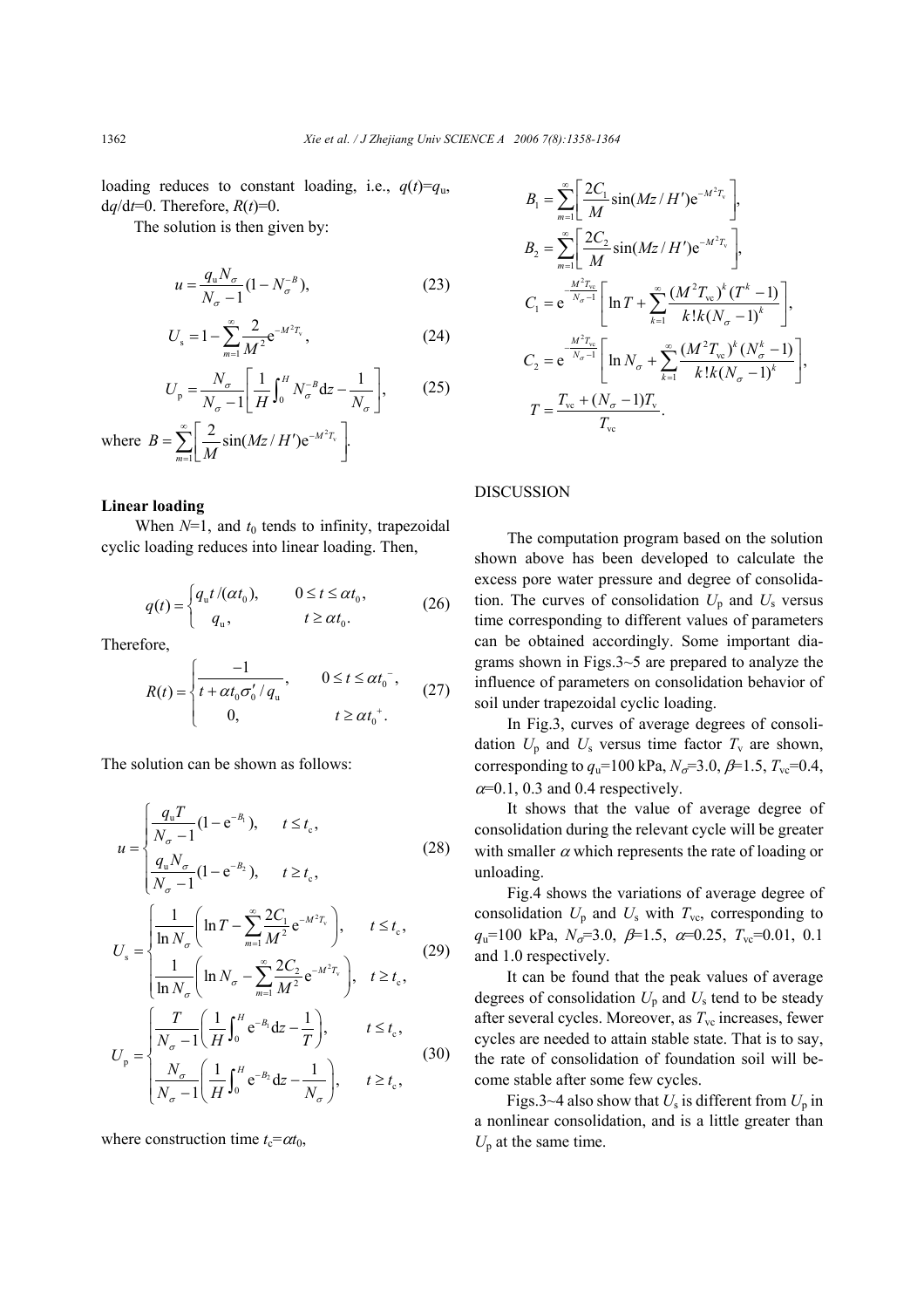

**Fig.3** Influence of  $\alpha$  on  $U_p \sim T_v$  curves (a) and on  $U_s \sim T_v$ **curves (b).**  $q_u=100 \text{ kPa}, N_\sigma=3.0, \beta=1.5, T_\text{vc}=0.4$ 



**Fig.4** Influence of  $T_{vc}$  on  $U_p \sim T_v$  curves (a) and on  $U_s$ <sup> $\sim$ </sup>*T*<sub>v</sub> curves (b).  $q_u$ =100 kPa,  $N_{\sigma}$ =3.0,  $\beta$ =1.5,  $\alpha$ =0.25

Fig.5 presents the variations of excess pore water pressure with dimensionless depth *z*/*H*, corresponding to  $q_u=125$  kPa,  $N_{\sigma}=4.0$ ,  $\beta=1.5$ ,  $\alpha=0.25$ ,  $T_{\rm vc}=0.3$ , *z*/*H*=0.1 and 0.5 respectively.

It can be seen that the greater the value of *z*/*H*, the greater the excess pore water pressure, indicating that the effective stress  $\sigma'$  and excess pore water pressure *u* vary with depth.

Besides, according to the solution given above, the consolidation degree and excess pore water pressure also vary with the parameter  $\beta$  and the ratio of final effective pressure to initial effective pressure *N*σ.



**Fig.5** Influence of  $z/H$  on  $u \sim T$ <sup>v</sup> curves.  $q_v = 125$  kPa, *N*<sub>σ</sub>=4.0, *α*=0.25, β=1.5,  $T_{\text{vc}}$ =0.3

### **CONCLUSION**

(1) Based on the assumptions proposed by Davis and Raymond (1965) that the decrease in permeability is proportional to the decrease in compressibility during the consolidation process of soil and that the distribution of initial effective stress is constant with depth, an analytical solution is deduced for the onedimensional nonlinear consolidation of soil under trapezoidal cyclic loading. It is shown that the existing solutions so far are special cases of the solution obtained in this study.

(2) In nonlinear consolidation,  $U_p$  and  $U_s$  are different. Moreover,  $U_p$  is a little greater than  $U_s$  at the same time.

(3) Compared with constant and linear loading, when the soil is under cyclic loading,  $U_s$ ,  $U_p$  and effective stress  $\sigma'$  do not increase with time throughout, but fluctuate with the loading and unloading. At the beginning, the difference is small.